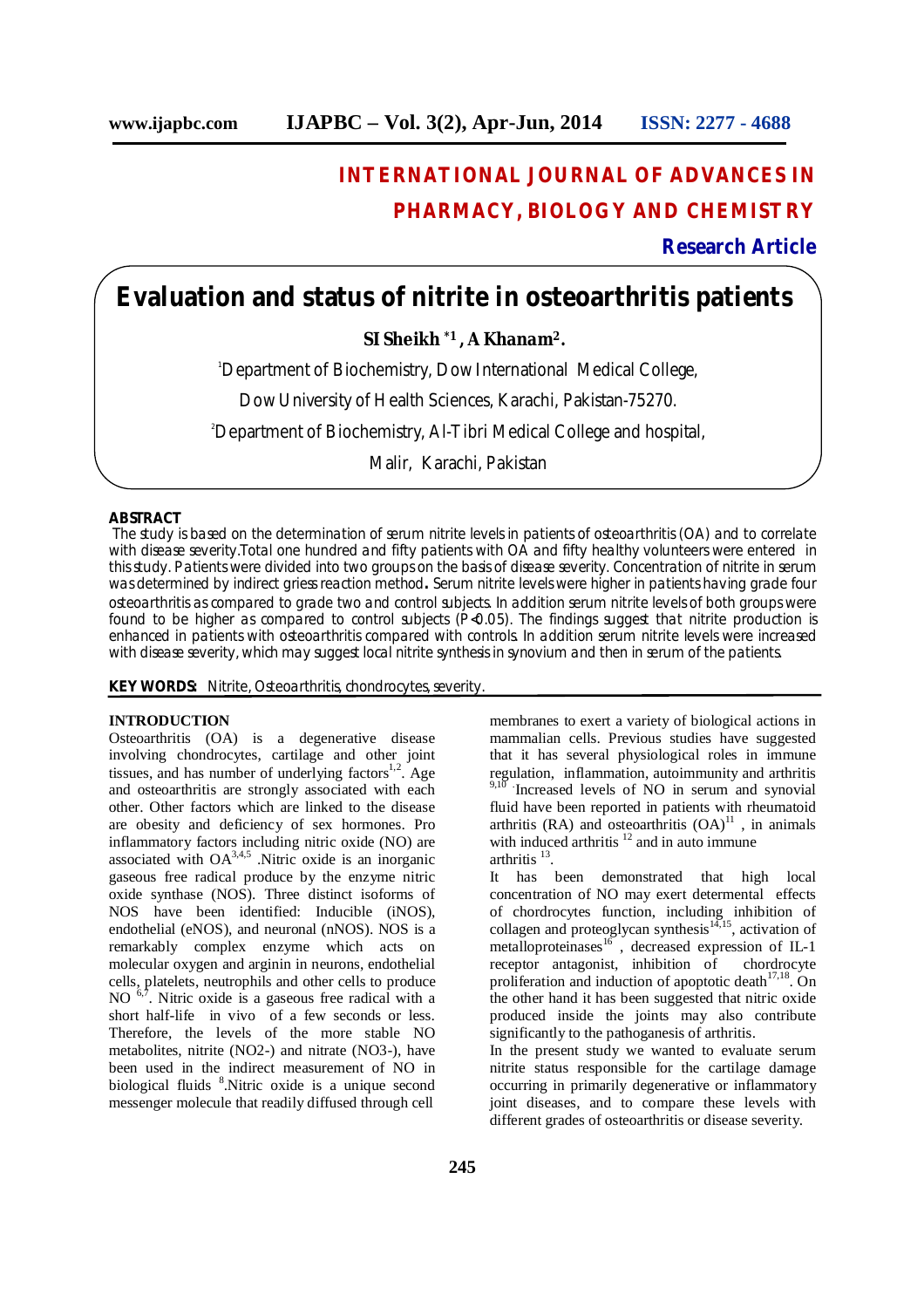#### **MATERIALS AND METHODS**

The study was conducted on 150 female patients suffering from OA with age group  $45 - 65$  years (mean age 55.5 years).Duration of study is about one year that is from February 2009 to December 2009. The patients were selected on the basis of signs, symptoms, history and severity of disease at joint site and X-Ray of the joints. Patients taking any hormone replacement therapy (HRT), non steroidal anti inflammatory drugs (NSAID), having metabolic disease, rheumatoid arthritis (RA), joint, systemic lupus erythromatosis (SLE) were excluded from the study. Every one filled out the questionnaire giving information about their gender, age, past health problems, present medication, menstrual state and age of menopause (Table-1). Those with uncertain menstruation history were excluded from the study.

The specimens were collected from Civil Hospital and Dow University of Health and Sciences, Karachi. The study was performed in accordance with ethics standards, permission is given by the Civil Hospital and Dow University of Health and Sciences, Karachi The patients were divided into two groups on the basis of radio graphs of their effected joints. The first group consisted of those patients who have grade 2OA, while the Second group consisted of those patients who have grade  $4OA^{19,20,21}$  (Table-2).

Control group consisted of fifty healthy female subjects (age between 40 to 60 years). Blood sample were draw and serum was immediately frozen at –  $70^{\circ}$ C until the analysis was carried out. Nitrite levels were measured by directed griess reaction, which is the simplest and most commonly used assay method<sup>22</sup>. Kit is provided by assay designs,  $800$ Technology Drine, Amn Arbor, Michigan USA). This kit allows for the total determination of both nitric oxide products in the sample by conversion of the entire sample nitrate into nitrite, followed by the determination of the total concentration of nitrite in the sample.

#### **RESULTS AND DISCUSSION**

Statistical significance among three groups was done by ANOVA test using SPSS-16 version of statistical software. Table 1 present ANOVA used baseline characteristics of the controls and patients. Age of control subjects is significant when compared with group 1 and group 2 ( $p=0.029$ ). Body mass index of

patients and control subjects were calculated by measuring their weight and waist to hip ratio. BMI of group 1 and group 2 is significant when compared with the control  $(p=0.035)$ . The menopause history was also collected from each subject, as it very important to correlate with the other parameters also.duration of menopause of both groups is<br>significant when compared with controls significant when compared with controls  $(p=0.019)$ .Table 3 shows the multiple comparisions of this parameter in patients and control subjects .Table 2 shows the nitrite levels in control and OA subjects. Serum nitrite levels of grade 4OA were high as compared to grade 2 OA and control. While grade 2 OA patients have higher nitrite levels as compared to control subjects  $(p<0.001)$ . Figure 1 shows the percentage of serum nitrite in patients.Higher percentage was found in group 2 patients.

All the subjects included in this study are postmenopausal females and there age is specially linked with the disease correlation  $2^3$ . Because this disease is very strongly associated with the age  $24$ , that's why selection of the patients with specific age limit is very necessary. In this study we found no correlation with BMI and osteoarthritis .In this study the most important findings was that the serum nitrite levels were increased in both OA groups compared with healthy volunteers. Also the group one has increased nitrite level when compared with group two and control group. This accords with the nitrite levels in serum and synovial fluid in previous study<sup>25,26,27</sup> .

Karpuzoglu etal 2006 also reported high nitrite / nitrate levels in synovial tissue and serum of arthritis patients <sup>28</sup>. The origin of this increased of NO is not clear, widespread synovial inflammation might increase serum levels of nitric oxide when synovial fluid cleared by the lymphatic system enters the systemic circulation and equilibrates with the vascular component within the synovium<sup>29,30,31</sup>

Our findings suggest that nitrite levels provides a measure of endogenous NO synthesis and show that this level may be measured in human without complex preparatory steps.

Also these levels may be increased day by day in OA patients and disease severity. In this regard, likely beneficial of some therapeutic interventions, including antioxidants, that potential the antioxidant defense mechanism and reduce per oxidation in the management of OA is underscored.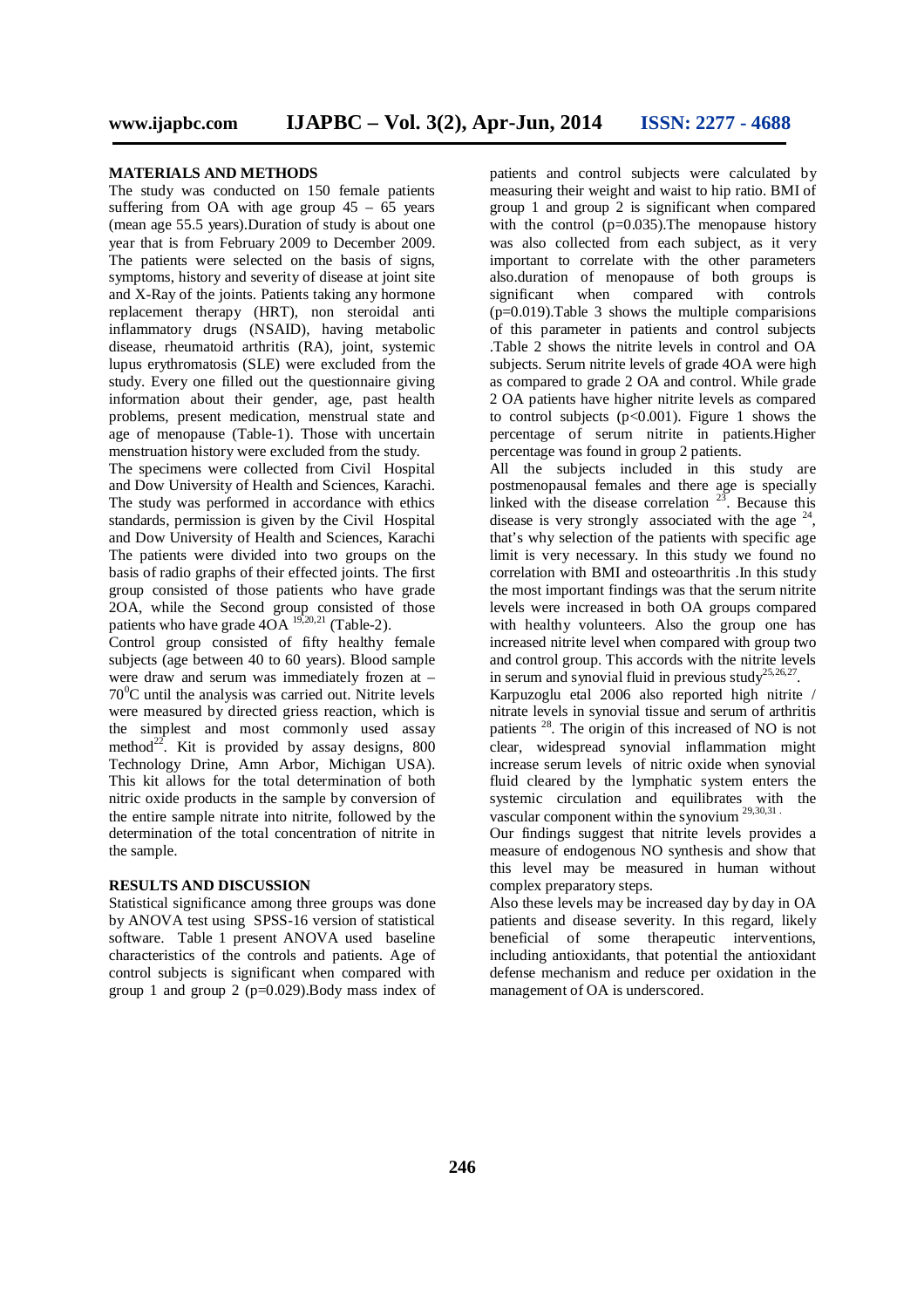**Table 1. Base line characteristics of the controls and osteoarthritis patients.**

| Variable                 | Controls     | Group 1      | Group 2      | P-value |
|--------------------------|--------------|--------------|--------------|---------|
|                          |              | Grade 2OA    | Grade 4OA    |         |
| Age (years)              | $52.5 + 6.2$ | $55.4 + 3.2$ | $56.4 + 4.0$ | 0.029   |
| BMI (Kg/m <sup>2</sup> ) | $21.5 + 5.9$ | $23.6 + 4.1$ | $22.5 + 5.0$ | 0.035   |
| Duration of Menopause    | $8.5 + 1.2$  | $9.6 + 1.9$  | $10.8 + 1.9$ | 0.019   |
| (years)                  |              |              |              |         |
|                          |              |              |              |         |

Values are mean  $+$  S.D

| Table 2.                                                     |  |
|--------------------------------------------------------------|--|
| Serum nitrite levels in controls and osteoarthritis patients |  |

| Variable                                     | Controls             | Group 1              | Group 2              |
|----------------------------------------------|----------------------|----------------------|----------------------|
|                                              |                      | Grade 2OA            | Grade 4OA            |
| Serum nitrite levels<br>$(\mu \text{mol/L})$ | $48.6 + 1.1$<br>(50) | $75.8* + 1.2$<br>70) | $115.9*+0.7$<br>(80) |

P< 0.001

Values are mean  $+$  S.D

## **Table:3 Multiple Comparisons of patients groups and control subjects**

| (a) serum      | (b) serum | Mean Difference |            |          | 95% Confidence Interval |             |
|----------------|-----------|-----------------|------------|----------|-------------------------|-------------|
| <b>Nitrite</b> | Nitrite   | (a-b)           | Std. Error | p- value | Lower Bound             | Upper Bound |
| control        | Grp 1     | $-38.10100$     | 2.75471    | .001     | $-44.6233$              | $-31.5787$  |
|                | Grp2      | $-71.45300$     | 2.75478    | .002     | -77.9753                | $-64.9307$  |
| Grp 1          | control   | 38.10100        | 2.75471    | .001     | 31.5787                 | 44.6233     |
|                | Grp2      | $-33.35200$     | 2.75471    | .001     | $-39.8743$              | $-26.8297$  |
| Grp2           | control   | 71.45300        | 2.75470    | .000     | 64.9307                 | 77.9753     |
|                | Grp 1     | 33.35200        | 2.75470    | .000     | 26.8297                 | 39.8743     |



**Figure 1. Percentage of serum nitrite levels**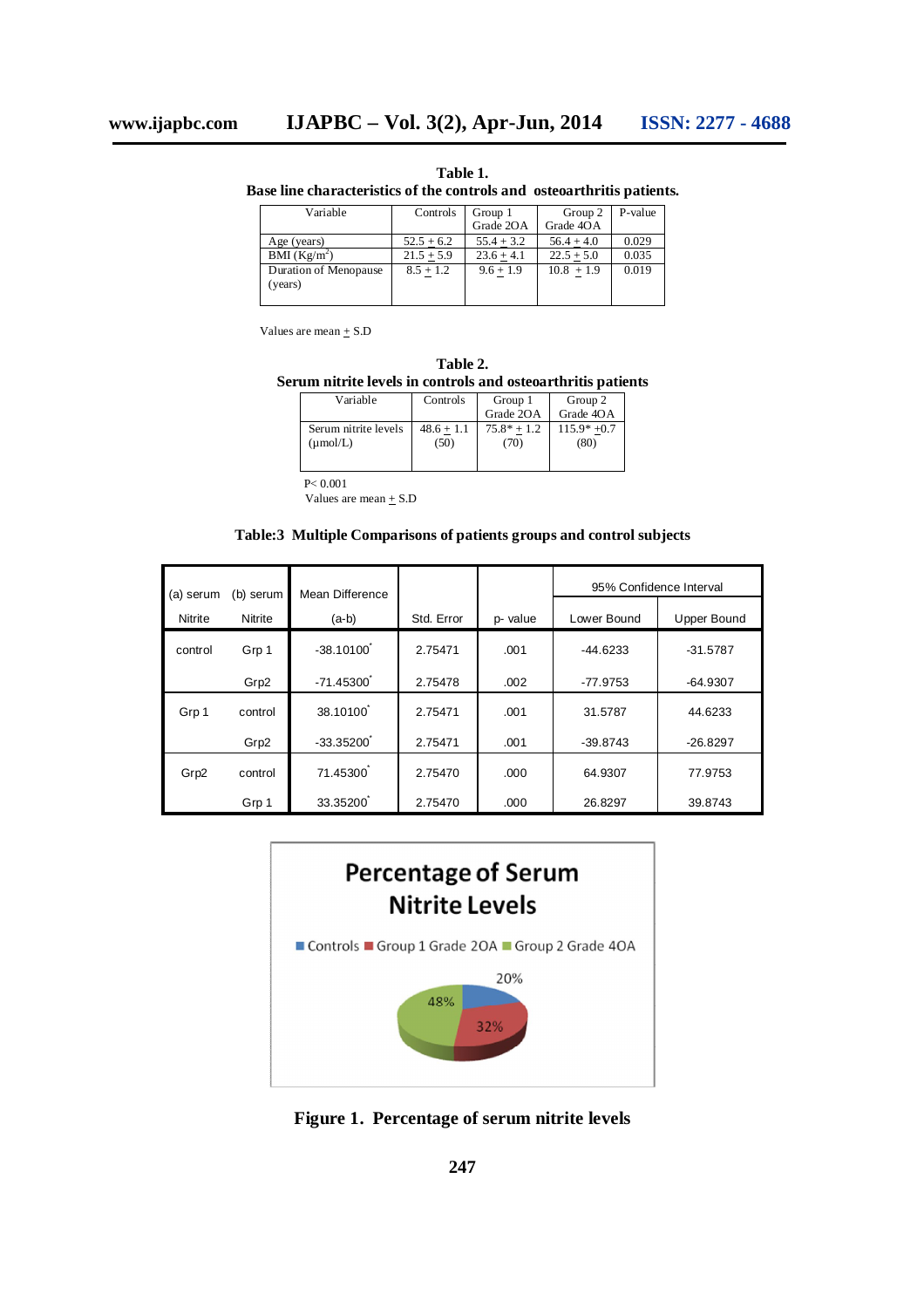#### **REFERENCES**

- 1. Blagojevic M*,* Jinks C*,* Jeffery A*,* Jordan KP *.*  Risk factors for onset of osteoarthritis of the knee in older adults: a systematic review and meta- analysis*.* Osteoarthritis Cartilage 2010*;*  18*:* 24*–*33*.*
- 2. .Alcaraz MJ, Megias J, Garcia-Arnandis I, et al. New molecular targets for the treatment of osteoarthritis. Biochem Pharmacol 2010; 80:13– 21.
- 3. Arthur A. Pilla . Electromagnetic fields instantaneously modulate nitric oxide signallingin challenged biological systems. Biochemical and Biophysical Research Communications 2012; 44: Pages 330–333.
- 4. Pelleteir, J.P, Mastel Pelletier. J and Abramson. Osteoarthritis, an inflammatory disease: Potential implications for the selection of new therapeutic agents. Arthritis – Rheumatism 2001 ; 44:1237- 1247.
- 5. Clancy RM, Amin AR, Abramson SB. The role of nitric oxide in inflammation and immunity. Arthritis Rheumatism 1998; 41:1141-1151.
- 6. Montezano AC*,* Touyz RM*..* Reactive oxygen species and endothelial function - role of nitric oxide synthase uncoupling and nox family nicotinamide adenine dinucleotide phosphate oxidases. Basic Clin Pharmacol Toxicol 2012;110*(*1*):* 87*–* 94
- 7. Karan a. Karan MA., Vural P., Etren N., Tascioglu C., Aksoy C., Cambaz M and Oncle A. Synovid fluid nitric oxide levels in patients with knee OA. Clin Rheumatol 2003; 22: 388-399.
- 8. Tsikas, . Methods of quantitative analysis of the nitric oxide metabolites nitrite and nitrate in human biological fluids. Free Radic. Res 2005; 39:797.
- 9. Harrison CB*,* Drummond GR*,* Sobey CG*,*  Selemidis S*.* Evidence that nitric oxide inhibits vascular inflammation and superoxide production via a p47phox-dependent mechanism in mice*.*  Clin Exp Pharmacol Physiol 2010;37*(*4*):* 429*–* 434*.*
- 10.Abramson SB . Nitric oxide in inflammation and pain associated with osteoarthritis. Arthritis Res Ther 2008 ;10:S2–S2
- 11.Stefanovic-Racic M, Stadler J, Evans CH . Nitric oxide and arthritis. arthritis 36:1036-44
- 12.Gibson JS, Milner PI, White R, et al. Oxygen and reactive oxygen species in articular cartilage: modulators of ionic homeostasis. Pflugers Arc 2008 ;455:563–73
- 13.Farrell Aj, Blake DR, Plamer RM . increased concentration of nitrate in synovial fluid and serum samples suggest increased nitric oxide

synthesis in rheumatic diseases. Ann Rheum Dis 1992 ; 51:1219-1222.

- 14.Mireille Bentz, Charlotte Zaouter, Qin Shi, Hassan Fahmi, Florina Moldovan, Julio C. Fernandes, Mohamed Benderdour . Inhibition of inducible nitric oxide synthase prevents lipid peroxidation in osteoarthritic chondrocytes. Journal of Cellular Biochemistry 2012; 113: 2256–2267.
- 15.Stefanovic Racic M, Meyers K, Maschter C. Nmonomethyl arginine an inhibitor of nitric oxide synthase, the development of adjuvant arthritis in rates. Arth Rheum 1994 ; 37:1062-69.
- 16.Weinbger JB, Granger DL, Pisetesky DS. The role of nitric oxide in pathogenesis of spontaneous murine autoimmune disease: Increased nitric oxide production and nitric oxide synthase expression in MRL-Ipr/Ipr mice, and reduction of spontaneous glomerulonephritis and arthritis by orally administered NG-monomethl-L-argine. J Exp Med 1994;179: 651-660.
- 17.Taskiran D., Stefanovic Racici M, Georgescu H. and Evans C. Nitric oxide mediates suppression of cartilage proteoglycan synthesis by interleukin-I. Biochen Biophys Res. Commun 1994; 200: 142-148.
- 18.Murrel GA., Jang D and Willams RJ. Nitric oxide activates metalloprotease enzymes in articular carlilage. Bochen Biophys. Res. Commun 1995; 206: 15-21.
- 19.Blanco FJ, Ochs RL, Schwarz H and Lotz M. Chordrocyte apoptosis induced by nitiric oxide. Am J Pathol 1995;146: 75-85.
- 20.Nevitt MC, Lane NE, Scott JC, Hochberg MC, Pressman AR, Genant HK 1995. Radiographic osteoarthritis of the hip and bone mineral density. Arth Rheum ; 38:907-16.
- 21.Scott JC, Nevitt MC, Lane NE, Gevant HK. Hochberg MC. Association of individual radiographic features of hip osteoarthritis with pain (abstract). Arth Rheum1992 ; 35 suppl (9):581.
- 22.Hochberg MC, Lane NE, pressman AR, Gevant HK, Scott JC, Nevitt MC . The association of radiographic osteoarthritis of the hand and hip in elderly women. J Rheumatol.1995 ; 2: 22-28.
- 23.Loeser RF . Age-related changes in the musculoskeletal system and the development of osteoarthritis. Clin Geriatr Med 2010; 26:371- 386.
- 24.Martin Lotz, Richard F. Loeser . Effects of aging on articular cartilage homeostasis 2012;51:241– 248.